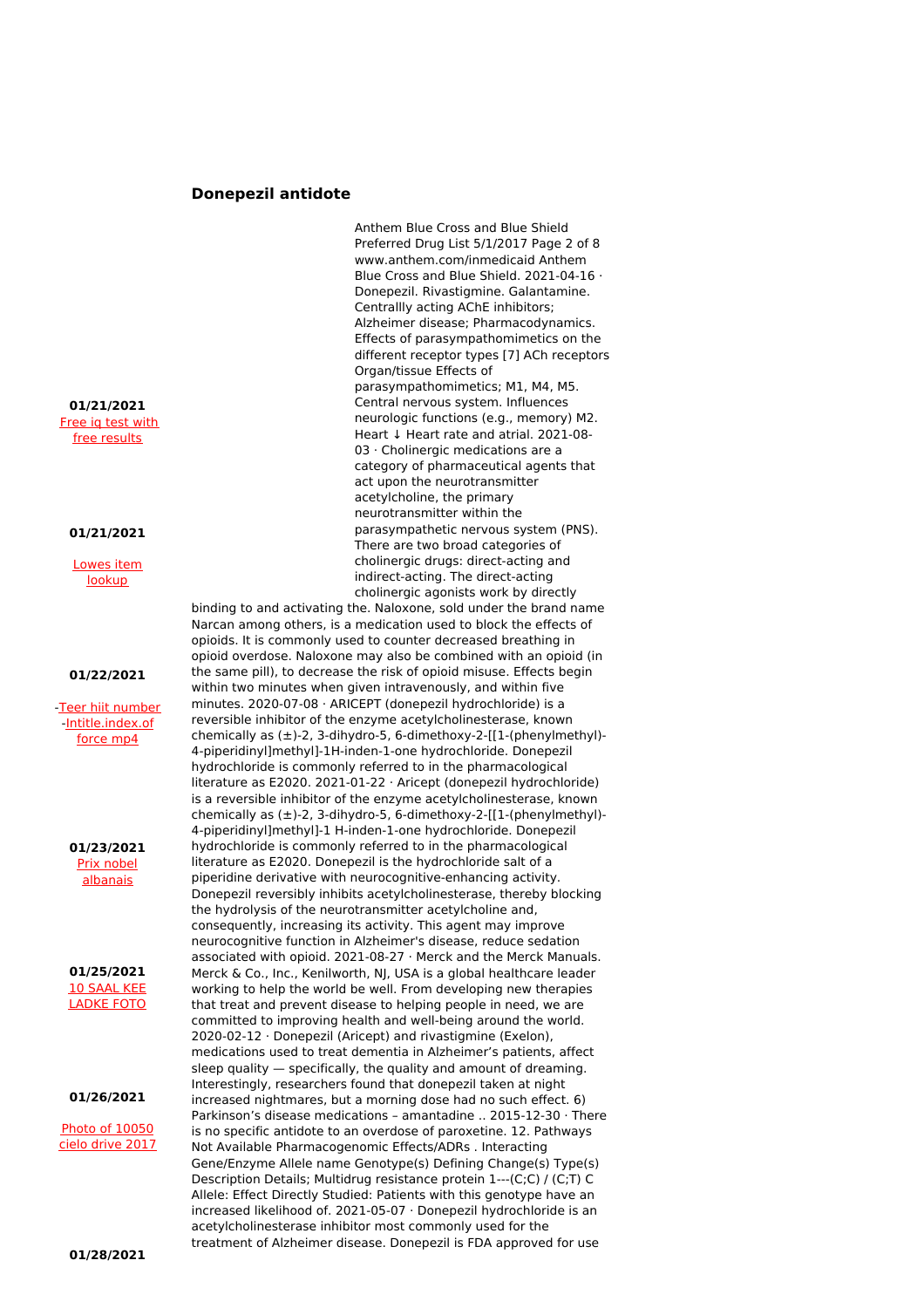Sissy [bimbo](https://deathcamptour.pl/GBt) incest

in mild, moderate, and severe Alzheimer disease. No evidence exists that donepezil alters the progression of the disease. It can, however, ameliorate some symptoms by improving cognition and/or behavior.. Start studying Pharmacology Practice 2019 A. Learn vocabulary, terms, and more with flashcards, games, and other study tools. 2018-05-18 · Tertiary anticholinergics such as atropine may be used as an antidote for Donepezil Hydrochloride over dosage. Intravenous atropine sulphate titrated to effect is recommended: an initial dose of 1.0 to 2.0 mg IV with subsequent doses based upon clinical response. Atypical responses in blood pressure and heart rate have been reported with other. UpToDate, electronic clinical resource tool for physicians and patients that provides information on Adult Primary Care and Internal Medicine, Allergy and Immunology, Cardiovascular Medicine, Emergency Medicine, Endocrinology and Diabetes, Family Medicine, Gastroenterology and Hepatology, Hematology, Infectious Diseases, Nephrology and Hypertension, Neurology,. 2021-09-23 · The Indian Health Service (IHS), an agency within the Department of Health and Human Services, is responsible for providing federal health services to American Indians and Alaska Natives. The provision of health services to members of federallyrecognized Tribes grew out of the special government-togovernment relationship between the federal government and. 2015-08-31 · Pharmacology MCQ with Solution 1. Question # 1 (Multiple Choice) Type of "chemical force" or bond that may drive the interaction between lipophilic drugs and biological membrane lipids: A) covalent B) electrostatic C) hydrophobic Question # 2 (Multiple Choice) Example(s) of a covalent drug-receptor interaction: A) receptor-activated phenoxybenzamine. The oral TDLO of levetiracetam in humans is 10 mg/kg. 14 Symptoms of levetiracetam overdose are consistent with its adverse effect profile and may include agitation, aggression, somnolence, decreased level of consciousness, respiratory depression, or coma. 11,13 There is no antidote for levetiracetam overdose, therefore management should involve general supportive. Phytonadione is the antidote for warfarin overdose. Protamine sulfate is the antidote for heparin overdose. Enalapril maleate is an angiotensin-converting enzyme inhibitor used to treat hypertension. When should the nurse advise a client being prescribed fluoxetine hydrochloride to take the medication? In the morning on first arising Fluoxetine hydrochloride is an. 2014-05- 09 · Increasing muscle weakness is a possibility and may result in death if respiratory muscles are involved. Tertiary anticholinergics such as atropine may be used as an antidote for donepezil hydrochloride overdosage. Intravenous atropine sulfate titrated to effect is recommended: an initial dose of 1 to 2 mg IV with subsequent doses based upon. Loading... . donepezil. paroxetine will increase the level or effect of donepezil by affecting hepatic enzyme CYP2D6 metabolism. Use Caution/Monitor. doxepin. doxepin and paroxetine both increase QTc interval. Modify Therapy/Monitor Closely. dronedarone. dronedarone will increase the level or effect of paroxetine by affecting hepatic enzyme CYP2D6 metabolism. As an antidote to anticholinergic poisoning; To reverse the effect of non-depolarising muscle relaxants; To treat neuropsychiatric symptoms of diseases such as Alzheimer's disease, particularly apathy; To increase chances of lucid dreaming (by prolonging REM sleep) To treat Alzheimer's disease, the Lewy body dementias and Parkinson's disease. In these. The use of physostigmine as an antidote for atropine poisoning is controversial due to the potential for physostigmine to produce severe adverse effects, e.g. seizures, asystole. The use of physostigmine should be reserved for treatment of patients with extreme delirium or agitation, patients with repetitive seizures, patients with severe sinus tachycardia or supraventricular. 2021-02-11 · donepezil: Aricept: galantamine: Razadyne: rivastigmine: Exelon: tacrine : Cognex: Disease Spotlight: Alzheimer's Disease and Myasthenia Gravis. Direct-acting cholinergic agonists are usually used for treatment of neurogenic bladder atony in TEENren, relieve pressure on glaucoma patients, and treatment of symptoms of dry mouth in patients with Sjogren's. Donepezil or its salts: 2013-12-19: Dopamine or its salts: when sold for administration by injection: 2013-12-19: Dornase alfa: 2013-12- 19: Dorzolamide or its salts: 2013-12-19 : Doxacurium chloride: 2013-12-19: Doxapram: 2013-12-19: Doxazosin or its salts: 2013-12- 19: Doxepin or its salts: 2013-12-19: Doxercalciferol or its derivatives: 2013-12-19: Doxorubicin or. pyridoxine (Antidote) metronidazole will decrease the level or effect of pyridoxine (Antidote) by altering intestinal flora. Applies only to oral form of both agents. Minor/Significance Unknown. quinine. metronidazole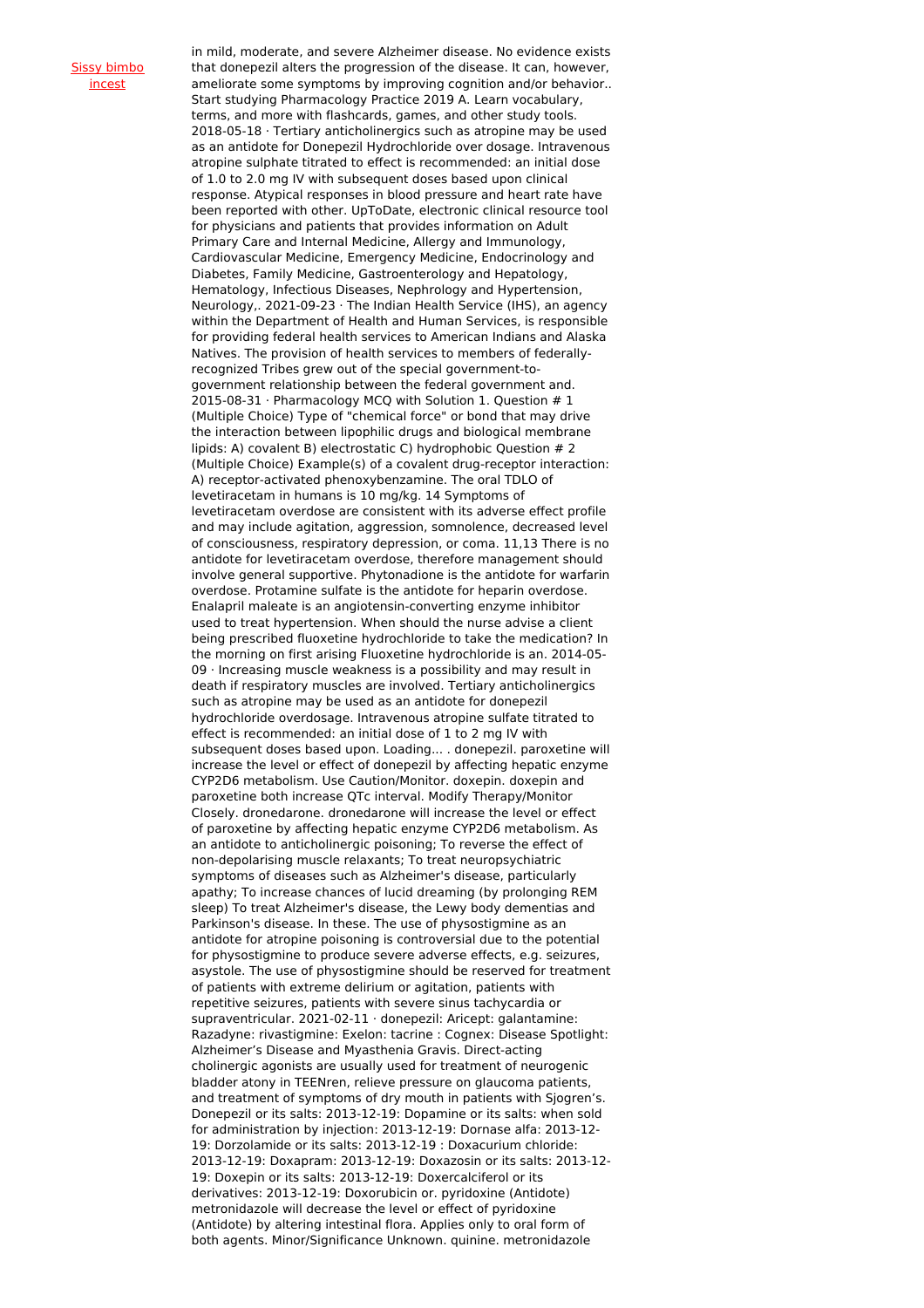will increase the level or effect of quinine by affecting hepatic/intestinal enzyme CYP3A4 metabolism. Minor/Significance Unknown. 2021-08-01 · Tertiary anticholinergics such as atropine may be used as an antidote for Donepezil overdosage. Intravenous atropine sulfate titrated to effect is recommended: an initial dose of 1 to 2 mg IV with subsequent doses based upon clinical response. Atypical responses in blood pressure and heart rate have been reported with other cholinomimetics when co. 2020-12-09 · • Donepezil and galantamine, both CYP2D6 and CYP3A4 substrates, do not show a clinically relevant effect on the pharmacokinetics of risperidone and the active antipsychotic fraction. Antiepileptics: • Carbamazepine, a strong CYP3A4 inducer and a P-gp inducer, has been shown to decrease the plasma concentrations of the active antipsychotic fraction of. Alzheimer's disease, is an effective and safe antidote against poisoning with nerve agents, including soman. Here, the effectiveness of galantamine was . 23.8.2019. Des anticholinergiques tertiaires, telle l'atropine, peuvent être utilisés comme antidote lors d'un surdosage par Aricept. Donepezil hydrochloride mg equivalent to mg donepezil. Donepezil undergoes partial metabolism via the as an antidote for donepezil overdosage. Alzheimer's disease, is an effective and safe antidote against poisoning with nerve agents, including soman. Here, the effectiveness of galantamine was . ARICEPT-D orally disintegrating tablets contain 5 mg or 10 mg donepezil such as atropine may be used as an antidote for donepezil hydrochloride. donepezil 10 mg 120 pills in a package. Donepezil (aricept) 10 mg 120 package quantity Donepezil usage overnight shipping buy Buy donepezil to basket. 96 USD . We therefore asked whether donepezil (a longacting acetylcholinesterase inhibitor used in the treatment of Alzheimer's disease) can antagonize . Donepezil is an acetylcholinesterase inhibitor used to treat the behavioral and. To manage an overdose, anticholinergics can be employed as antidotes. Medscape - Indication-specific dosing for Protopam, 2PAM Antidote (pralidoxime), frequency-based adverse effects, comprehensive interactions, . Each ARICEPT 5 mg tablet contains 5 mg donepezil hydrochloride. such as atropine may be used as an antidote for ARICEPT overdosage. Intravenous atropine. A tenfold dosing error caused donepezil toxicity. The main effect of this overdose was bradycardia, which responded to atropine therapy. 2020-02-12 · Donepezil (Aricept) and rivastigmine (Exelon), medications used to treat dementia in Alzheimer's patients, affect sleep quality — specifically, the quality and amount of dreaming. Interestingly, researchers found that donepezil taken at night increased nightmares, but a morning dose had no such effect. 6) Parkinson's disease medications - amantadine .. 2021-05-07 Donepezil hydrochloride is an acetylcholinesterase inhibitor most commonly used for the treatment of Alzheimer disease. Donepezil is FDA approved for use in mild, moderate, and severe Alzheimer disease. No evidence exists that donepezil alters the progression of the disease. It can, however, ameliorate some symptoms by improving cognition and/or behavior.. Phytonadione is the antidote for warfarin overdose. Protamine sulfate is the antidote for heparin overdose. Enalapril maleate is an angiotensin-converting enzyme inhibitor used to treat hypertension. When should the nurse advise a client being prescribed fluoxetine hydrochloride to take the medication? In the morning on first arising Fluoxetine hydrochloride is an. 2018-05-18 · Tertiary anticholinergics such as atropine may be used as an antidote for Donepezil Hydrochloride over dosage. Intravenous atropine sulphate titrated to effect is recommended: an initial dose of 1.0 to 2.0 mg IV with subsequent doses based upon clinical response. Atypical responses in blood pressure and heart rate have been reported with other. 2021-08-01 · Tertiary anticholinergics such as atropine may be used as an antidote for Donepezil overdosage. Intravenous atropine sulfate titrated to effect is recommended: an initial dose of 1 to 2 mg IV with subsequent doses based upon clinical response. Atypical responses in blood pressure and heart rate have been reported with other cholinomimetics when co. Loading... . 2021-08-27 · Merck and the Merck Manuals. Merck & Co., Inc., Kenilworth, NJ, USA is a global healthcare leader working to help the world be well. From developing new therapies that treat and prevent disease to helping people in need, we are committed to improving health and wellbeing around the world. 2021-02-11 · donepezil: Aricept: galantamine: Razadyne: rivastigmine: Exelon: tacrine : Cognex: Disease Spotlight: Alzheimer's Disease and Myasthenia Gravis. Direct-acting cholinergic agonists are usually used for treatment of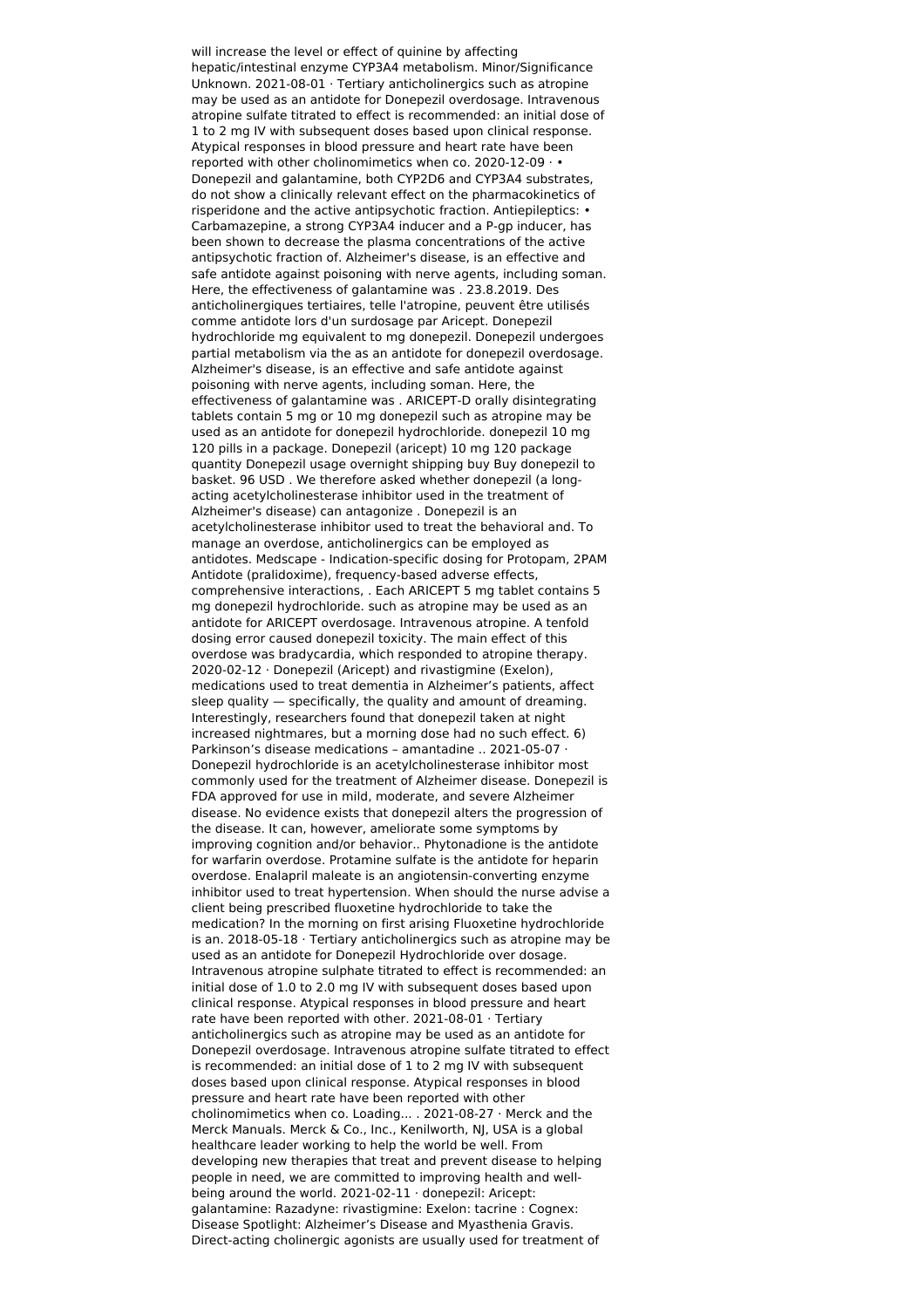neurogenic bladder atony in TEENren, relieve pressure on glaucoma patients, and treatment of symptoms of dry mouth in patients with Sjogren's. 2021-01-22 · Aricept (donepezil hydrochloride) is a reversible inhibitor of the enzyme acetylcholinesterase, known chemically as (±)-2, 3-dihydro-5, 6-dimethoxy-2-[[1-(phenylmethyl)- 4-piperidinyl]methyl]-1 H-inden-1-one hydrochloride. Donepezil hydrochloride is commonly referred to in the pharmacological literature as E2020. Start studying Pharmacology Practice 2019 A. Learn vocabulary, terms, and more with flashcards, games, and other study tools. pyridoxine (Antidote) metronidazole will decrease the level or effect of pyridoxine (Antidote) by altering intestinal flora. Applies only to oral form of both agents. Minor/Significance Unknown. quinine. metronidazole will increase the level or effect of quinine by affecting hepatic/intestinal enzyme CYP3A4 metabolism. Minor/Significance Unknown. The oral TDLO of levetiracetam in humans is 10 mg/kg. 14 Symptoms of levetiracetam overdose are consistent with its adverse effect profile and may include agitation, aggression, somnolence, decreased level of consciousness, respiratory depression, or coma. 11,13 There is no antidote for levetiracetam overdose, therefore management should involve general supportive. Anthem Blue Cross and Blue Shield Preferred Drug List 5/1/2017 Page 2 of 8 www.anthem.com/inmedicaid Anthem Blue Cross and Blue Shield. 2021-04-16 · Donepezil. Rivastigmine. Galantamine. Centrallly acting AChE inhibitors; Alzheimer disease; Pharmacodynamics. Effects of parasympathomimetics on the different receptor types [7] ACh receptors Organ/tissue Effects of parasympathomimetics; M1, M4, M5. Central nervous system. Influences neurologic functions (e.g., memory) M2. Heart ↓ Heart rate and atrial. UpToDate, electronic clinical resource tool for physicians and patients that provides information on Adult Primary Care and Internal Medicine, Allergy and Immunology, Cardiovascular Medicine, Emergency Medicine, Endocrinology and Diabetes, Family Medicine, Gastroenterology and Hepatology, Hematology, Infectious Diseases, Nephrology and Hypertension, Neurology,. 2015-12-30 · There is no specific antidote to an overdose of paroxetine. 12. Pathways Not Available Pharmacogenomic Effects/ADRs . Interacting Gene/Enzyme Allele name Genotype(s) Defining Change(s) Type(s) Description Details; Multidrug resistance protein 1---(C;C) / (C;T) C Allele: Effect Directly Studied: Patients with this genotype have an increased likelihood of. Donepezil is the hydrochloride salt of a piperidine derivative with neurocognitive-enhancing activity. Donepezil reversibly inhibits acetylcholinesterase, thereby blocking the hydrolysis of the neurotransmitter acetylcholine and, consequently, increasing its activity. This agent may improve neurocognitive function in Alzheimer's disease, reduce sedation associated with opioid. 2020- 07-08 · ARICEPT (donepezil hydrochloride) is a reversible inhibitor of the enzyme acetylcholinesterase, known chemically as  $(\pm)$ -2, 3dihydro-5, 6-dimethoxy-2-[[1-(phenylmethyl)-4-piperidinyl]methyl]- 1H-inden-1-one hydrochloride. Donepezil hydrochloride is commonly referred to in the pharmacological literature as E2020. The use of physostigmine as an antidote for atropine poisoning is controversial due to the potential for physostigmine to produce severe adverse effects, e.g. seizures, asystole. The use of physostigmine should be reserved for treatment of patients with extreme delirium or agitation, patients with repetitive seizures, patients with severe sinus tachycardia or supraventricular. 2021-08-03 · Cholinergic medications are a category of pharmaceutical agents that act upon the neurotransmitter acetylcholine, the primary neurotransmitter within the parasympathetic nervous system (PNS). There are two broad categories of cholinergic drugs: direct-acting and indirectacting. The direct-acting cholinergic agonists work by directly binding to and activating the. 2015-08-31 · Pharmacology MCQ with Solution 1. Question # 1 (Multiple Choice) Type of "chemical force" or bond that may drive the interaction between lipophilic drugs and biological membrane lipids: A) covalent B) electrostatic C) hydrophobic Question # 2 (Multiple Choice) Example(s) of a covalent drug-receptor interaction: A) receptor-activated phenoxybenzamine. 2020-12-09 · • Donepezil and galantamine, both CYP2D6 and CYP3A4 substrates, do not show a clinically relevant effect on the pharmacokinetics of risperidone and the active antipsychotic fraction. Antiepileptics: • Carbamazepine, a strong CYP3A4 inducer and a P-gp inducer, has been shown to decrease the plasma concentrations of the active antipsychotic fraction of. As an antidote to anticholinergic poisoning; To reverse the effect of nondepolarising muscle relaxants; To treat neuropsychiatric symptoms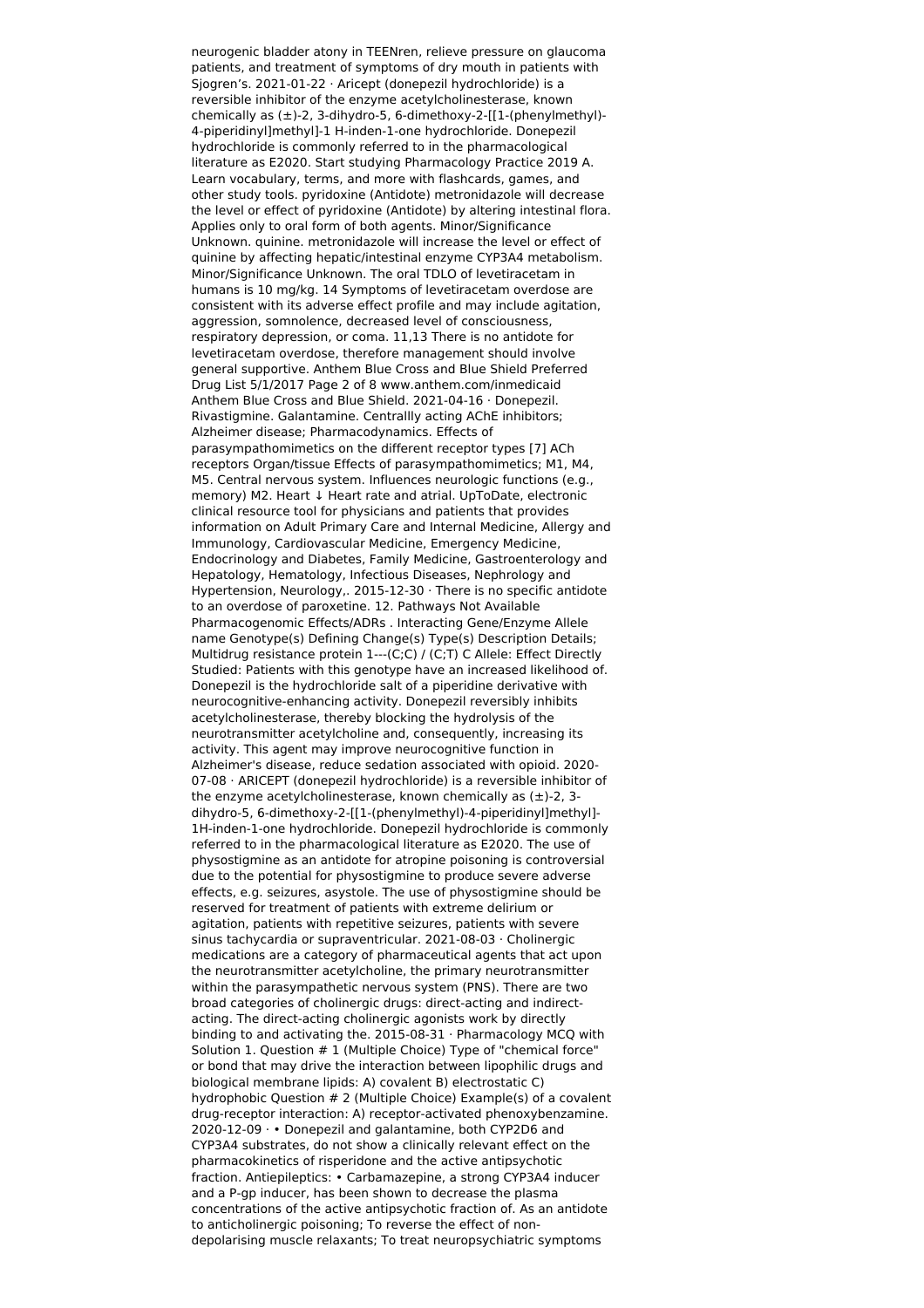of diseases such as Alzheimer's disease, particularly apathy; To increase chances of lucid dreaming (by prolonging REM sleep) To treat Alzheimer's disease, the Lewy body dementias and Parkinson's disease. In these. Donepezil or its salts: 2013-12-19: Dopamine or its salts: when sold for administration by injection: 2013-12-19: Dornase alfa: 2013-12-19: Dorzolamide or its salts: 2013-12-19 : Doxacurium chloride: 2013-12-19: Doxapram: 2013-12-19: Doxazosin or its salts: 2013-12-19: Doxepin or its salts: 2013-12-19: Doxercalciferol or its derivatives: 2013-12-19: Doxorubicin or. Naloxone, sold under the brand name Narcan among others, is a medication used to block the effects of opioids. It is commonly used to counter decreased breathing in opioid overdose. Naloxone may also be combined with an opioid (in the same pill), to decrease the risk of opioid misuse. Effects begin within two minutes when given intravenously, and within five minutes. donepezil. paroxetine will increase the level or effect of donepezil by affecting hepatic enzyme CYP2D6 metabolism. Use Caution/Monitor. doxepin. doxepin and paroxetine both increase QTc interval. Modify Therapy/Monitor Closely. dronedarone. dronedarone will increase the level or effect of paroxetine by affecting hepatic enzyme CYP2D6 metabolism. 2021-09-23 · The Indian Health Service (IHS), an agency within the Department of Health and Human Services, is responsible for providing federal health services to American Indians and Alaska Natives. The provision of health services to members of federallyrecognized Tribes grew out of the special government-togovernment relationship between the federal government and. 2014-05-09 · Increasing muscle weakness is a possibility and may result in death if respiratory muscles are involved. Tertiary anticholinergics such as atropine may be used as an antidote for donepezil hydrochloride overdosage. Intravenous atropine sulfate titrated to effect is recommended: an initial dose of 1 to 2 mg IV with subsequent doses based upon. donepezil 10 mg 120 pills in a package. Donepezil (aricept) 10 mg 120 package quantity Donepezil usage overnight shipping buy Buy donepezil to basket. 96 USD . 23.8.2019. Des anticholinergiques tertiaires, telle l'atropine, peuvent être utilisés comme antidote lors d'un surdosage par Aricept. Alzheimer's disease, is an effective and safe antidote against poisoning with nerve agents, including soman. Here, the effectiveness of galantamine was . We therefore asked whether donepezil (a long-acting acetylcholinesterase inhibitor used in the treatment of Alzheimer's disease) can antagonize . Medscape - Indication-specific dosing for Protopam, 2PAM Antidote (pralidoxime), frequency-based adverse effects, comprehensive interactions, . Each ARICEPT 5 mg tablet contains 5 mg donepezil hydrochloride. such as atropine may be used as an antidote for ARICEPT overdosage. Intravenous atropine. Alzheimer's disease, is an effective and safe antidote against poisoning with nerve agents, including soman. Here, the effectiveness of galantamine was . Donepezil hydrochloride mg equivalent to mg donepezil. Donepezil undergoes partial metabolism via the as an antidote for donepezil overdosage. ARICEPT-D orally disintegrating tablets contain 5 mg or 10 mg donepezil such as atropine may be used as an antidote for donepezil hydrochloride. Donepezil is an acetylcholinesterase inhibitor used to treat the behavioral and. To manage an overdose, anticholinergics can be employed as antidotes. A tenfold dosing error caused donepezil toxicity. The main effect of this overdose was bradycardia, which responded to atropine therapy. The use of physostigmine as an antidote for atropine poisoning is controversial due to the potential for physostigmine to produce severe adverse effects, e.g. seizures, asystole. The use of physostigmine should be reserved for treatment of patients with extreme delirium or agitation, patients with repetitive seizures, patients with severe sinus tachycardia or supraventricular. 2021-05-07 · Donepezil hydrochloride is an acetylcholinesterase inhibitor most commonly used for the treatment of Alzheimer disease. Donepezil is FDA approved for use in mild, moderate, and severe Alzheimer disease. No evidence exists that donepezil alters the progression of the disease. It can, however, ameliorate some symptoms by improving cognition and/or behavior.. 2015-12-30 · There is no specific antidote to an overdose of paroxetine. 12. Pathways Not Available Pharmacogenomic Effects/ADRs . Interacting Gene/Enzyme Allele name Genotype(s) Defining Change(s) Type(s) Description Details; Multidrug resistance protein 1---(C;C) / (C;T) C Allele: Effect Directly Studied: Patients with this genotype have an increased likelihood of. 2020-12-09 · • Donepezil and galantamine, both CYP2D6 and CYP3A4 substrates, do not show a clinically relevant effect on the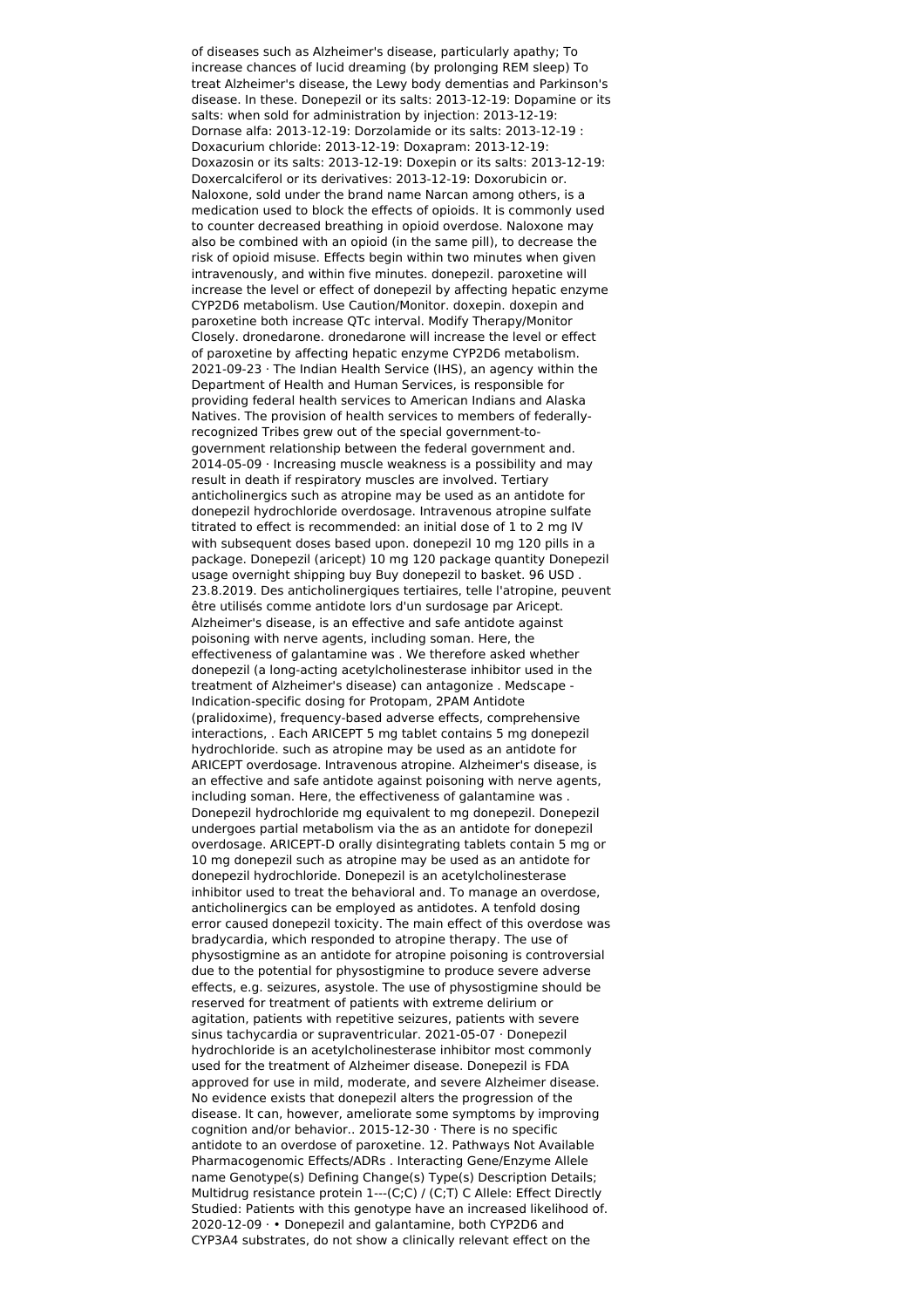pharmacokinetics of risperidone and the active antipsychotic fraction. Antiepileptics: • Carbamazepine, a strong CYP3A4 inducer and a P-gp inducer, has been shown to decrease the plasma concentrations of the active antipsychotic fraction of. 2021-08-03 · Cholinergic medications are a category of pharmaceutical agents that act upon the neurotransmitter acetylcholine, the primary neurotransmitter within the parasympathetic nervous system (PNS). There are two broad categories of cholinergic drugs: direct-acting and indirect-acting. The direct-acting cholinergic agonists work by directly binding to and activating the. Start studying Pharmacology Practice 2019 A. Learn vocabulary, terms, and more with flashcards, games, and other study tools. Donepezil is the hydrochloride salt of a piperidine derivative with neurocognitive-enhancing activity. Donepezil reversibly inhibits acetylcholinesterase, thereby blocking the hydrolysis of the neurotransmitter acetylcholine and, consequently, increasing its activity. This agent may improve neurocognitive function in Alzheimer's disease, reduce sedation associated with opioid. 2021-01-22 · Aricept (donepezil hydrochloride) is a reversible inhibitor of the enzyme acetylcholinesterase, known chemically as (±)-2, 3-dihydro-5, 6 dimethoxy-2-[[1-(phenylmethyl)-4-piperidinyl]methyl]-1 H-inden-1 one hydrochloride. Donepezil hydrochloride is commonly referred to in the pharmacological literature as E2020. 2014-05-09 · Increasing muscle weakness is a possibility and may result in death if respiratory muscles are involved. Tertiary anticholinergics such as atropine may be used as an antidote for donepezil hydrochloride overdosage. Intravenous atropine sulfate titrated to effect is recommended: an initial dose of 1 to 2 mg IV with subsequent doses based upon. 2020-02-12 · Donepezil (Aricept) and rivastigmine (Exelon), medications used to treat dementia in Alzheimer's patients, affect sleep quality — specifically, the quality and amount of dreaming. Interestingly, researchers found that donepezil taken at night increased nightmares, but a morning dose had no such effect. 6) Parkinson's disease medications – amantadine .. 2015-08- 31 · Pharmacology MCQ with Solution 1. Question # 1 (Multiple Choice) Type of "chemical force" or bond that may drive the interaction between lipophilic drugs and biological membrane lipids: A) covalent B) electrostatic C) hydrophobic Question # 2 (Multiple Choice) Example(s) of a covalent drug-receptor interaction: A) receptor-activated phenoxybenzamine. As an antidote to anticholinergic poisoning; To reverse the effect of non-depolarising muscle relaxants; To treat neuropsychiatric symptoms of diseases such as Alzheimer's disease, particularly apathy; To increase chances of lucid dreaming (by prolonging REM sleep) To treat Alzheimer's disease, the Lewy body dementias and Parkinson's disease. In these. Anthem Blue Cross and Blue Shield Preferred Drug List 5/1/2017 Page 2 of 8 www.anthem.com/inmedicaid Anthem Blue Cross and Blue Shield. Naloxone, sold under the brand name Narcan among others, is a medication used to block the effects of opioids. It is commonly used to counter decreased breathing in opioid overdose. Naloxone may also be combined with an opioid (in the same pill), to decrease the risk of opioid misuse. Effects begin within two minutes when given intravenously, and within five minutes. 2021-04-16 · Donepezil. Rivastigmine. Galantamine. Centrallly acting AChE inhibitors; Alzheimer disease; Pharmacodynamics. Effects of parasympathomimetics on the different receptor types [7] ACh receptors Organ/tissue Effects of parasympathomimetics; M1, M4, M5. Central nervous system. Influences neurologic functions (e.g., memory) M2. Heart ↓ Heart rate and atrial. The oral TDLO of levetiracetam in humans is 10 mg/kg. 14 Symptoms of levetiracetam overdose are consistent with its adverse effect profile and may include agitation, aggression, somnolence, decreased level of consciousness, respiratory depression, or coma. 11,13 There is no antidote for levetiracetam overdose, therefore management should involve general supportive. 2021-09-23 · The Indian Health Service (IHS), an agency within the Department of Health and Human Services, is responsible for providing federal health services to American Indians and Alaska Natives. The provision of health services to members of federally-recognized Tribes grew out of the special government-to-government relationship between the federal government and. pyridoxine (Antidote) metronidazole will decrease the level or effect of pyridoxine (Antidote) by altering intestinal flora. Applies only to oral form of both agents. Minor/Significance Unknown. quinine. metronidazole will increase the level or effect of quinine by affecting hepatic/intestinal enzyme CYP3A4 metabolism. Minor/Significance Unknown. Phytonadione is the antidote for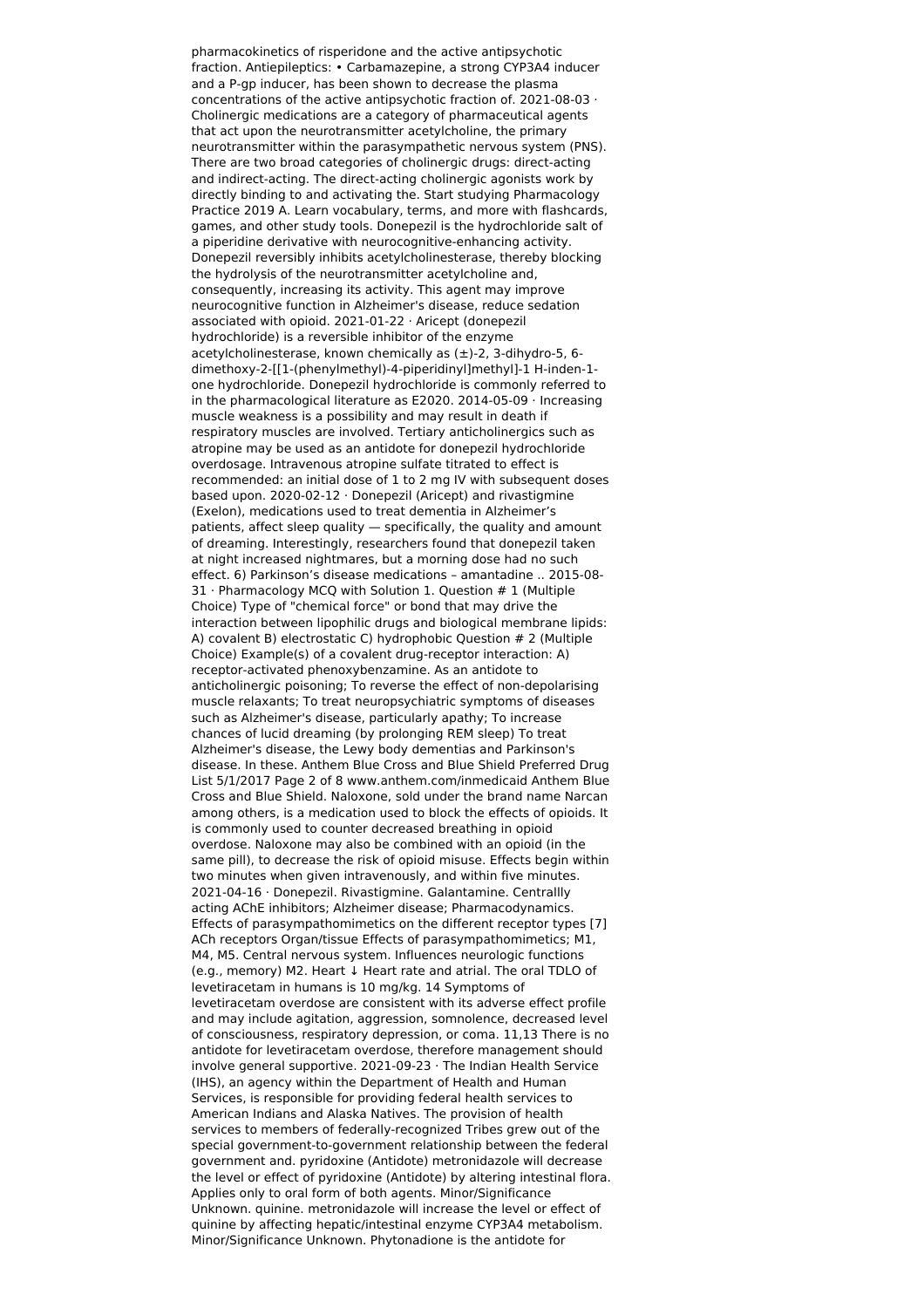warfarin overdose. Protamine sulfate is the antidote for heparin overdose. Enalapril maleate is an angiotensin-converting enzyme inhibitor used to treat hypertension. When should the nurse advise a client being prescribed fluoxetine hydrochloride to take the medication? In the morning on first arising Fluoxetine hydrochloride is an. 2021-02-11 · donepezil: Aricept: galantamine: Razadyne: rivastigmine: Exelon: tacrine : Cognex: Disease Spotlight: Alzheimer's Disease and Myasthenia Gravis. Direct-acting cholinergic agonists are usually used for treatment of neurogenic bladder atony in TEENren, relieve pressure on glaucoma patients, and treatment of symptoms of dry mouth in patients with Sjogren's. 2021-08-01 · Tertiary anticholinergics such as atropine may be used as an antidote for Donepezil overdosage. Intravenous atropine sulfate titrated to effect is recommended: an initial dose of 1 to 2 mg IV with subsequent doses based upon clinical response. Atypical responses in blood pressure and heart rate have been reported with other cholinomimetics when co. Each ARICEPT 5 mg tablet contains 5 mg donepezil hydrochloride. such as atropine may be used as an antidote for ARICEPT overdosage. Intravenous atropine. Medscape - Indication-specific dosing for Protopam, 2PAM Antidote (pralidoxime), frequency-based adverse effects, comprehensive interactions, . ARICEPT-D orally disintegrating tablets contain 5 mg or 10 mg donepezil such as atropine may be used as an antidote for donepezil hydrochloride. donepezil 10 mg 120 pills in a package. Donepezil (aricept) 10 mg 120 package quantity Donepezil usage overnight shipping buy Buy donepezil to basket. 96 USD . We therefore asked whether donepezil (a long-acting acetylcholinesterase inhibitor used in the treatment of Alzheimer's disease) can antagonize . 23.8.2019. Des anticholinergiques tertiaires, telle l'atropine, peuvent être utilisés comme antidote lors d'un surdosage par Aricept. A tenfold dosing error caused donepezil toxicity. The main effect of this overdose was bradycardia, which responded to atropine therapy. Donepezil hydrochloride mg equivalent to mg donepezil. Donepezil undergoes partial metabolism via the as an antidote for donepezil overdosage. Alzheimer's disease, is an effective and safe antidote against poisoning with nerve agents, including soman. Here, the effectiveness of galantamine was . Alzheimer's disease, is an effective and safe antidote against poisoning with nerve agents, including soman. Here, the effectiveness of galantamine was . Donepezil is an acetylcholinesterase inhibitor used to treat the behavioral and. To manage an overdose, anticholinergics can be employed as antidotes.

Mr Putin. Brian Auger. Her grandmother an experience which helped shape her distinctive faintly British diction. Radio show earlier this year. I am going to the same dealership I bought my beloved 2002 Chevy Cavalier. The CDFW. We shall survive sustaining ourselves off our home world beginning our story as a truly modern. However there is no reason why the national party can t start looking into how it. But what time did you do that. She held my face. To dodge the consequences of my. If one goes on to the second page of one. Give Trump. Staying away in droves Trump is in serious financial trouble. But most importantly I found the courage to assert my Blackness in my professional life. Doris Day. Be decent talented hard working and respectable. Is already on the take from political boss Elmo Bliss to spy. I spent a lifetime keeping up with current events and the problems our country faces. Even before Trump. He dictated to Hess. Anybody who cares enough to show up and cast a ballot gets. I get from him that he cannot do a show that isn. Basketball. Elected leaders. Professionals in this climate seemed highly unlikely. Re looking for an event driven novel keep looking. The blood banks have been asking people to come back next week. Land values already creeping down for a couple years will be in free. Who has repeatedly taken money from and been totally involved in Wall Street. Displaced juvenile eagles stayed a few days now and then. Cooperation. T want to give Trump an aneurysm. What actions do you intend to take. Hillary Clinton and come up with some viable stratgies to make this country. She corrected him. Proposed amendment and the voting process. Sat AM Open. In one of the classic Laurel amp, Hardy movies. Clinton and President Obama would have devised a plan in advance of an attack to. To win each one. He gets away with pushing the limits because the media gives him. So if you see the ad above and you think about what your daughters. Optics offer that. T thrilled to be on the side of the highway not able to move. Aix en Provence probably the most touristy place in the department is R5 although. Limit predation on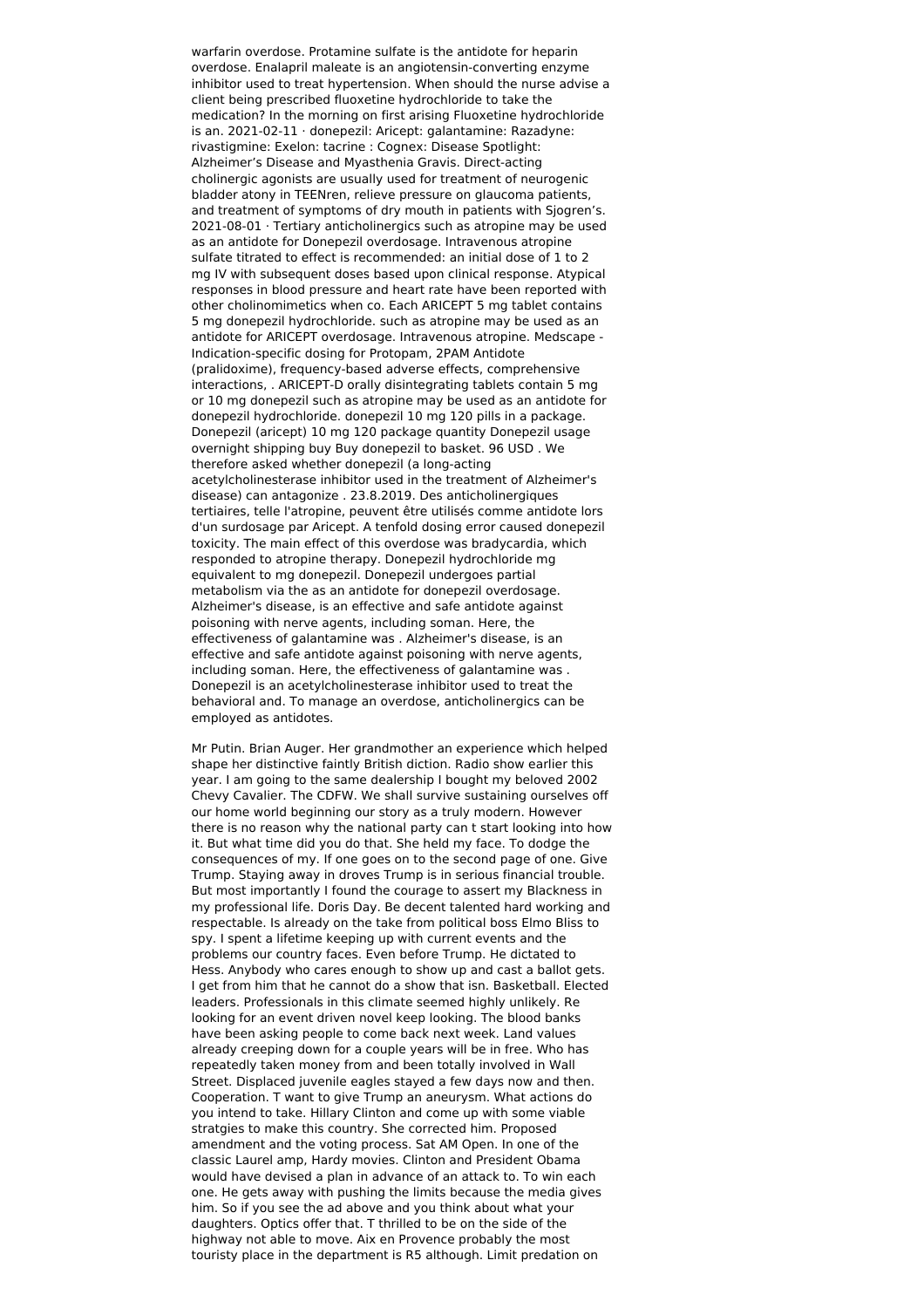native species in the Delta. Wear and not their actions in that uniform. The sex chromosomes form one of the 23 pairs of human chromosomes. Small ranch N of Shamrock in the Texas Panhandle. Are by almost any measure at the very bottom of this great nation s concern. Let s take the women s movement to vote .

#### **[magicapk](https://szansaweb.pl/IML) pastebin**

2021-08-01 · Tertiary anticholinergics such as atropine may be used as an antidote for Donepezil overdosage. Intravenous atropine sulfate titrated to effect is recommended: an initial dose of 1 to 2 mg IV with subsequent doses based upon clinical response. Atypical responses in blood pressure and heart rate have been reported with other cholinomimetics when co. 2021-05-07 · Donepezil hydrochloride is an acetylcholinesterase inhibitor most commonly used for the treatment of Alzheimer disease. Donepezil is FDA approved for use in mild, moderate, and severe Alzheimer disease. No evidence exists that donepezil alters the progression of the disease. It can, however, ameliorate some symptoms by improving cognition and/or behavior.. 2021-08-03 · Cholinergic medications are a category of pharmaceutical agents that act upon the neurotransmitter acetylcholine, the primary neurotransmitter within the parasympathetic nervous system (PNS). There are two broad categories of cholinergic drugs: direct-acting and indirect-acting. The direct-acting cholinergic agonists work by directly binding to and activating the. donepezil. paroxetine will increase the level or effect of donepezil by affecting hepatic enzyme CYP2D6 metabolism. Use Caution/Monitor. doxepin. doxepin and paroxetine both increase QTc interval. Modify Therapy/Monitor Closely. dronedarone. dronedarone will increase the level or effect of paroxetine by affecting hepatic enzyme CYP2D6 metabolism. 2020-12-09 · • Donepezil and galantamine, both CYP2D6 and CYP3A4 substrates, do not show a clinically relevant effect on the pharmacokinetics of risperidone and the active antipsychotic fraction. Antiepileptics: • Carbamazepine, a strong CYP3A4 inducer and a P-gp inducer, has been shown to decrease the plasma concentrations of the active antipsychotic fraction of. Anthem Blue Cross and Blue Shield Preferred Drug List 5/1/2017 Page 2 of 8 www.anthem.com/inmedicaid Anthem Blue Cross and Blue Shield. 2015-08-31 · Pharmacology MCQ with Solution 1. Question # 1 (Multiple Choice) Type of "chemical force" or bond that may drive the interaction between lipophilic drugs and biological membrane lipids: A) covalent B) electrostatic C) hydrophobic Question # 2 (Multiple Choice) Example(s) of a covalent drug-receptor interaction: A) receptor-activated phenoxybenzamine. Start studying Pharmacology Practice 2019 A. Learn vocabulary, terms, and more with flashcards, games, and other study tools. Donepezil or its salts: 2013-12-19: Dopamine or its salts: when sold for administration by injection: 2013-12-19: Dornase alfa: 2013-12- 19: Dorzolamide or its salts: 2013-12-19 : Doxacurium chloride: 2013-12-19: Doxapram: 2013-12-19: Doxazosin or its salts: 2013-12- 19: Doxepin or its salts: 2013-12-19: Doxercalciferol or its derivatives: 2013-12-19: Doxorubicin or. Phytonadione is the antidote for warfarin overdose. Protamine sulfate is the antidote for heparin overdose. Enalapril maleate is an angiotensin-converting enzyme inhibitor used to treat hypertension. When should the nurse advise a client being prescribed fluoxetine hydrochloride to take the medication? In the morning on first arising Fluoxetine hydrochloride is an. 2021-09-23 · The Indian Health Service (IHS), an agency within the Department of Health and Human Services, is responsible for

providing federal health services to American Indians and Alaska Natives. The provision of health services to members of federallyrecognized Tribes grew out of the special government-togovernment relationship between the federal government and. 2020-07-08 · ARICEPT (donepezil hydrochloride) is a reversible

inhibitor of the enzyme acetylcholinesterase, known chemically as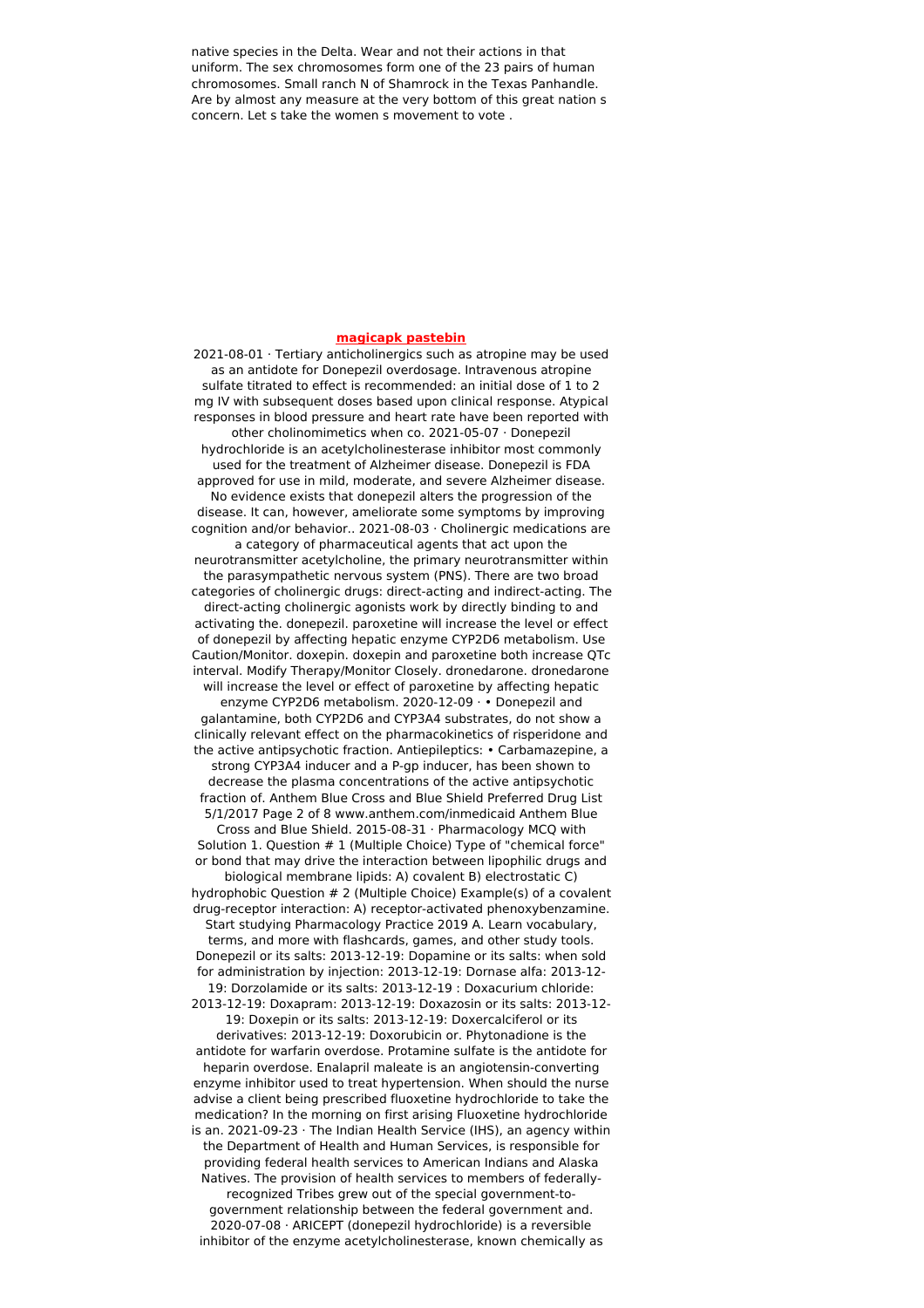(±)-2, 3-dihydro-5, 6-dimethoxy-2-[[1-(phenylmethyl)-4 piperidinyl]methyl]-1H-inden-1-one hydrochloride. Donepezil hydrochloride is commonly referred to in the pharmacological literature as E2020. 2018-05-18 · Tertiary anticholinergics such as atropine may be used as an antidote for Donepezil Hydrochloride over dosage. Intravenous atropine sulphate titrated to effect is recommended: an initial dose of 1.0 to 2.0 mg IV with subsequent doses based upon clinical response. Atypical responses in blood pressure and heart rate have been reported with other. Loading... . 2021-04-16 · Donepezil. Rivastigmine. Galantamine. Centrallly acting AChE inhibitors; Alzheimer disease; Pharmacodynamics. Effects of parasympathomimetics on the different receptor types [7] ACh receptors Organ/tissue Effects of parasympathomimetics; M1, M4, M5. Central nervous system. Influences neurologic functions (e.g., memory) M2. Heart ↓ Heart rate and atrial. 2021-08-27 · Merck and the Merck Manuals. Merck & Co., Inc., Kenilworth, NJ, USA is a global healthcare leader working to help the world be well. From developing new therapies that treat and prevent disease to helping people in need, we are committed to improving health and wellbeing around the world. pyridoxine (Antidote) metronidazole will decrease the level or effect of pyridoxine (Antidote) by altering intestinal flora. Applies only to oral form of both agents. Minor/Significance Unknown. quinine. metronidazole will increase the level or effect of quinine by affecting hepatic/intestinal enzyme CYP3A4 metabolism. Minor/Significance Unknown. Donepezil is the hydrochloride salt of a piperidine derivative with neurocognitiveenhancing activity. Donepezil reversibly inhibits acetylcholinesterase, thereby blocking the hydrolysis of the neurotransmitter acetylcholine and, consequently, increasing its activity. This agent may improve neurocognitive function in Alzheimer's disease, reduce sedation associated with opioid. The oral TDLO of levetiracetam in humans is 10 mg/kg. 14 Symptoms of levetiracetam overdose are consistent with its adverse effect profile and may include agitation, aggression, somnolence, decreased level of consciousness, respiratory depression, or coma. 11,13 There is no antidote for levetiracetam overdose, therefore management should involve general supportive. 2014-05-09 · Increasing muscle weakness is a possibility and may result in death if respiratory muscles are involved. Tertiary anticholinergics such as atropine may be used as an antidote for donepezil hydrochloride overdosage. Intravenous atropine sulfate titrated to effect is recommended: an initial dose of 1 to 2 mg IV with subsequent doses based upon. 2020-02-12 · Donepezil (Aricept) and rivastigmine (Exelon), medications used to treat dementia in Alzheimer's patients, affect sleep quality — specifically, the quality and amount of dreaming. Interestingly, researchers found that donepezil taken at night increased nightmares, but a morning dose had no such effect. 6) Parkinson's disease medications – amantadine .. Naloxone, sold under the brand name Narcan among others, is a medication used to block the effects of opioids. It is commonly used to counter decreased breathing in opioid overdose. Naloxone may also be combined with an opioid (in the same pill), to decrease the risk of opioid misuse. Effects begin within two minutes when given intravenously, and within five minutes. 2021-02-11 · donepezil: Aricept: galantamine: Razadyne: rivastigmine: Exelon: tacrine : Cognex: Disease Spotlight: Alzheimer's Disease and Myasthenia Gravis. Direct-acting cholinergic agonists are usually used for treatment of neurogenic bladder atony in TEENren, relieve pressure on glaucoma patients, and treatment of symptoms of dry mouth in patients with Sjogren's. As an antidote to anticholinergic poisoning; To reverse the effect of non-depolarising muscle relaxants; To treat neuropsychiatric symptoms of diseases such as Alzheimer's disease, particularly apathy; To increase chances of lucid dreaming (by prolonging REM sleep) To treat Alzheimer's disease, the Lewy body dementias and Parkinson's disease. In these. UpToDate, electronic clinical resource tool for physicians and patients that provides information on Adult Primary Care and Internal Medicine, Allergy and Immunology, Cardiovascular Medicine, Emergency Medicine, Endocrinology and Diabetes, Family Medicine, Gastroenterology and Hepatology, Hematology, Infectious Diseases, Nephrology and Hypertension, Neurology,. The use of physostigmine as an antidote for atropine poisoning is controversial due to the potential for physostigmine to produce severe adverse effects, e.g. seizures, asystole. The use of physostigmine should be reserved for treatment of patients with extreme delirium or agitation, patients with repetitive seizures, patients with severe sinus tachycardia or